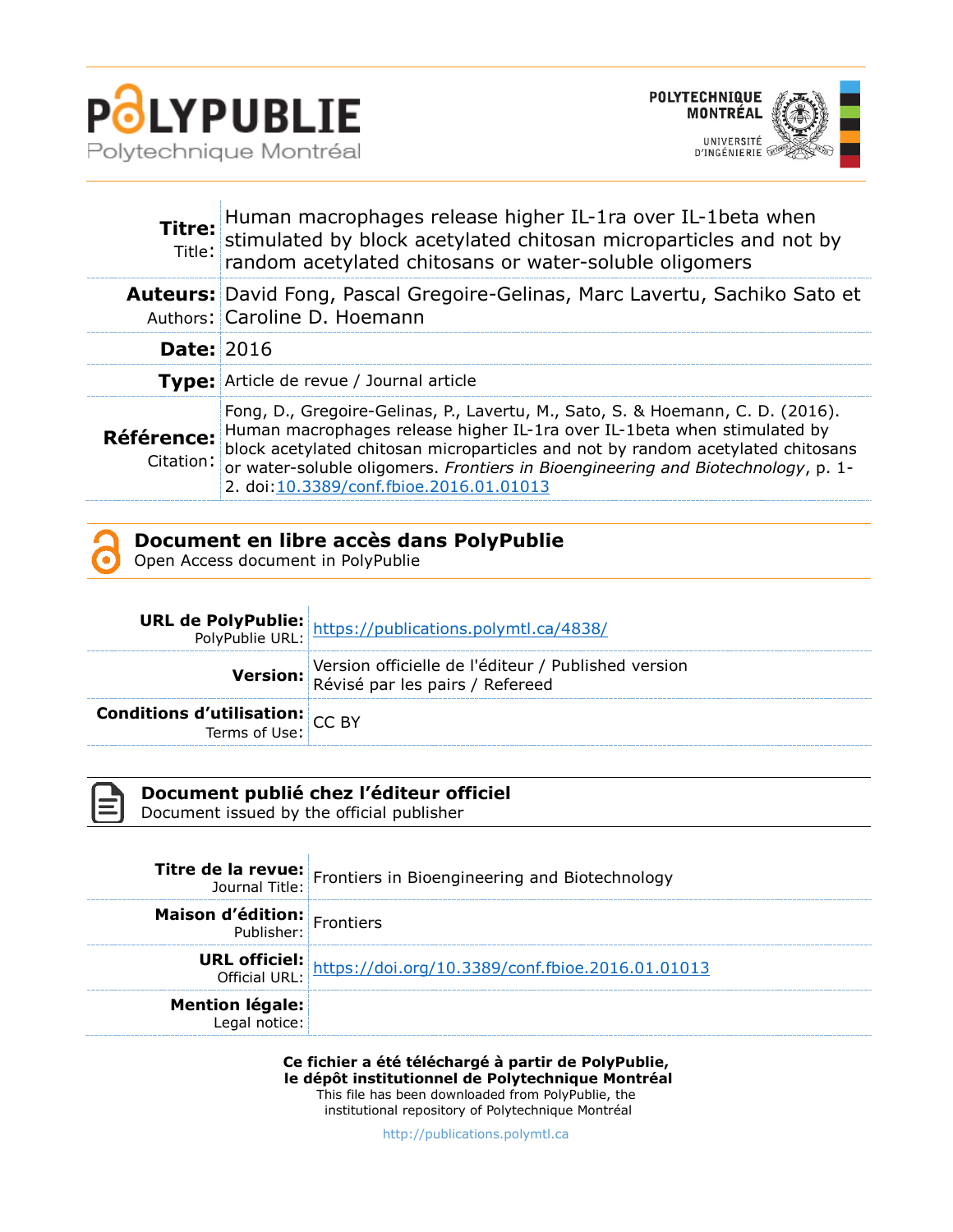

EVENT ABSTRACT

**Example 3** & Back to Event

Login Register

## Human macrophages release higher IL-1ra over IL-1beta when stimulated by block acetylated chitosan microparticles and not by random acetylated chitosans or water-soluble oligomers

 $\alpha$ 

David Fong<sup>1</sup>, Pascal Grégoire-Gélinas<sup>2</sup>, Marc Lavertu<sup>1, 2</sup>, Sachiko Sato<sup>3</sup> and Caroline D. Hoemann<sup>1, 2</sup>

École Polytechnique de Montréal, Institute of Biomedical Engineering, Canada

 $\,2$ École Polytechnique de Montréal, Department of Chemical Engineering, Canada

Laval University, Department of Microbiology and Immunology, and Research Centre for Infectious Diseases, Canada

Introduction: Human macrophages were previously shown to release excess IL-1ra over IL-1β when stimulated by chitosan

microparticles (140 kDa, 80% glucosamine and 20% block N-acetyl glucosamine, 80% degree of deacetylation (DDA))<sup>[1]</sup>. These data suggest the potential of using chitosan to treat knee joint inflammation by guiding the in situ release of immunomodulatory cytokines. The purpose of this study was to identify the minimal chitosan motif required to induce higher IL-1ra release, using a U937 human macrophage model and a novel chitosan library with distinct DDA, acetylation patterns, and array of 5 different number-average molecular weights  $(M_n)$ .

Materials and Methods: 15 chitosans with different  $M_n$ , DDA, and block (B) or random (R) acetylation pattern were generated, including acid-soluble ≥ 140 kDa and 10 kDa chitosans, and water-soluble 1, 3, 5 kDa oligomers (Table 1). B-acetylated (80% DDA,  $M_n$ =190 kDa) or fully deacetylated (98% DDA,  $M_n$ =140 kDa) chitosans were nitrous acid depolymerized. 98% DDA chitosans were reacetylated to 60% or 80% DDA to obtain R-acetylated chitosans. Chitosan  $M_n$  and polydispersity were determined by size exclusion

chromatography and DDA by H<sup>1</sup> NMR. Phorbol ester-differentiated U937 macrophages were stimulated for 24 hours with 5, 50 or 150  $\mu$ g/mL chitosans that form particles in culture medium at an M<sub>n</sub>  $\geq$  10 kDa, or with LPS and IL-4 as controls. Cell culture medium was analyzed for cytokine release by ELISA  $(N=3)$ . Cell cytotoxicity was determined by lactate dehydrogenase release.

| Chitosan      | DDA (%) | <b>Acetylation Pattern</b> | Number average Mw (kDa) |
|---------------|---------|----------------------------|-------------------------|
| 80-190K-B     | 82      | <b>Block</b>               | 188                     |
| 80-10K-B      | 83      | <b>Block</b>               | 11                      |
| 80-5K-B       | 81      | <b>Block</b>               | 5                       |
| $80-3K-B$     | 83      | <b>Block</b>               | 3                       |
| 80-1K-B       | 80      | <b>Block</b>               | 1                       |
| 80-140K-R     | 80      | Random                     | 144                     |
| 80-10K-R      | 80      | Random                     | 11                      |
| $80-5K-R$     | 81      | Random                     | 5                       |
| 80-3K-R       | 81      | Random                     | 3                       |
| $80 - 1K - R$ | 81      | Random                     | ٦                       |
| 60-140K-R     | 65      | Random                     | 152                     |
| 60-10K-R      | 62      | Random                     | 16                      |
| 60-5K-R       | 53      | Random                     | $\overline{4}$          |
| 60-3K-R       | 59      | Random                     | $\overline{3}$          |
| 60-1K-R       | 61      | Random                     | 1                       |

Table 1: Chitosans generated and analyzed in this study

**Results:** Macrophages with no stimulation released high levels of IL-1ra (5364±1720 pg/mL) and negligible levels of IL-1 $\beta$  (56±6 pg/mL). Amongst all chitosans, only the B-acetylated 80% DDA 190 kDa chitosan (80-190K-B) stimulated a reproducible 2 to 3-fold increase in IL-1ra release at selected doses (Fig. 1A). The B-acetylated 80% DDA 10 and 190 kDa chitosans stimulated a 2 to 5-fold increase in IL-16 release (Fig. 1B). In contrast, R-acetylated 80% DDA 140 kDa (80-140K-R) chitosan induced a modest 2-fold increase in IL-1 $\beta$  without further enhancing IL-1ra release (Fig. 1). All other chitosans had no effects on cytokine release at any dose. Cell viability remained over 80% under all conditions.